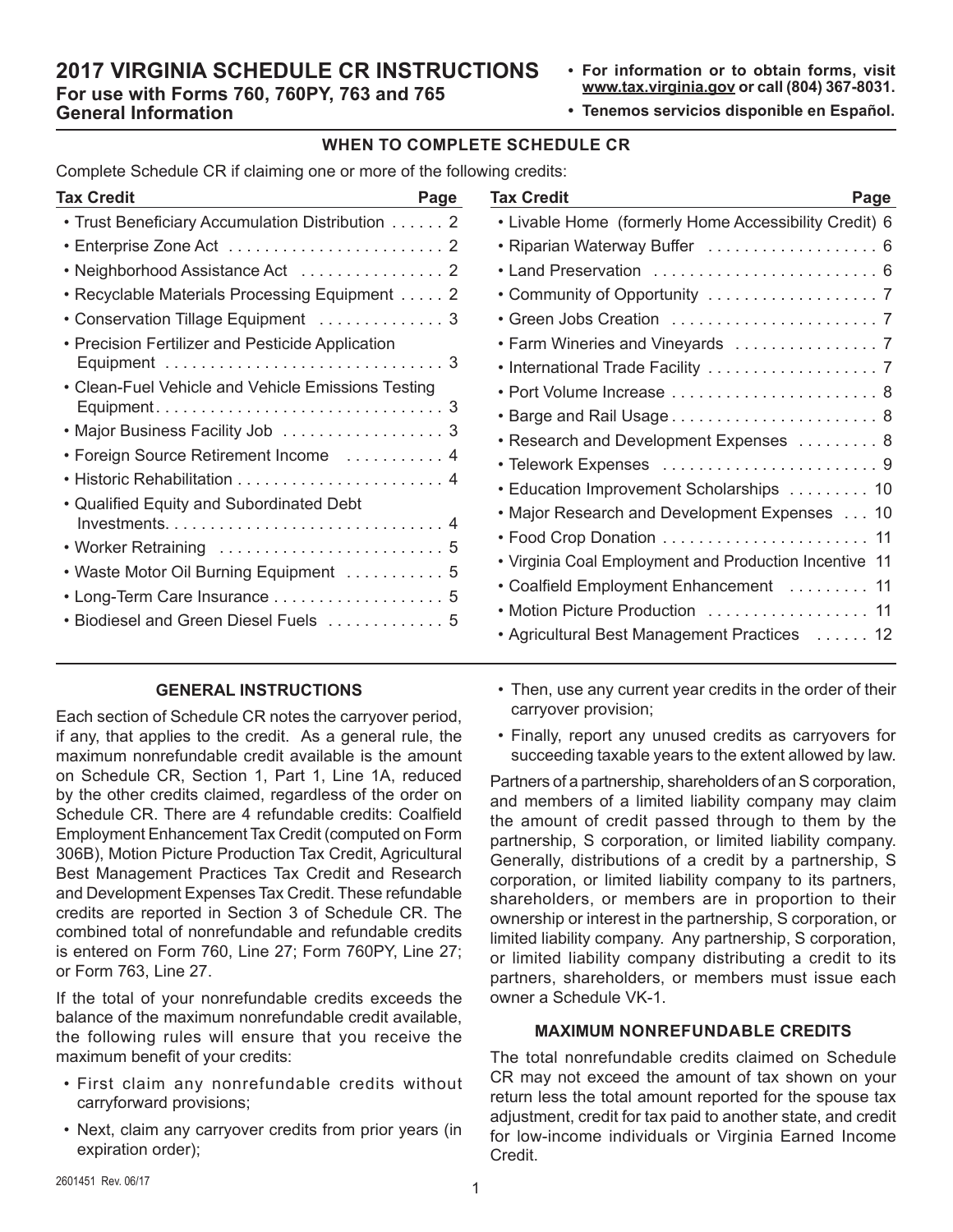#### **CREDIT DESCRIPTIONS**

# **Trust Beneficiary Accumulation Distribution Credit**

If only claiming the credit set forth under *Va. Code* § 58.1-370 on Schedule CR, enter the amount of this credit on Form 760, Line 27; Form 760PY, Line 27; or Form 763, Line 27. Write "Trust Beneficiary Accumulation Distribution Credit" to the left of the entry box. If you are claiming other credits on Schedule CR, add the amount of this credit to the total on Schedule CR, Section 2, Line 1A. **A schedule showing the credit computation must be enclosed with your return.**

# **Enterprise Zone Act Credit**

Businesses located within an enterprise zone that have initiated the use of the Enterprise Zone General Income Tax Credit or have a signed agreement with the Commonwealth regarding the use of the credits in place by July 1, 2005, may be eligible, based on job creation, to claim a credit against the tax due on zone taxable income in an amount of 80% of the tax due for the first year and 60% of the tax due for the second through the tenth years. Excess general tax credit, if any, may not be carried forward. These credits are authorized through the 2019 fiscal year.

In addition, businesses located within an enterprise zone that have initiated the use of the Zone Investment Tax Credit or have a signed agreement with the Commonwealth regarding the use of such credits in place by July 1, 2005, may be eligible for a credit against zone taxable income. The investment credit can be carried forward until the full amount is used. These credits are authorized through the 2019 fiscal year.

If the annual tax credit requested exceeds the annual appropriation, the Virginia Department of Housing and Community Development will issue a proportionate amount to each qualified business firm requesting the credits. To claim this credit, complete Form 301 and enclose with Schedule CR.

For qualification forms and additional information, contact: **Virginia Department of Housing and Community Development, Community Revitalization Office, Main Street Centre, 600 East Main Street, Suite 300, Richmond, VA 23219**, or call **(804) 371-7030**.

# **Neighborhood Assistance Act Credit**

The Virginia Neighborhood Assistance Act provides tax credits to individuals and businesses that make qualified donations directly to pre-approved Neighborhood Assistance Program organizations whose primary function is to provide educational or other qualified services for the benefit of low-income families. Individuals may receive a credit for a donation of money or marketable securities to an eligible organization. Businesses may receive a credit for a donation of money, marketable securities, property, limited professional services or contracting services.

Licensed veterinarians, physicians, dentists, nurses, nurse practitioners, physician assistants, chiropractors, optometrists, dental hygienists, pharmacists, professional counselors, clinical social workers, clinical psychologists, marriage and family therapists, physical therapists, physician specialists, or mediators who donate their services for an approved organization may be eligible for credits. The amount of credit attributable to a partnership or S corporation must be allocated to the partners and shareholders in proportion to their ownership or interest in the partnership or S corporation. Any unused tax credits may be carried forward for the next 5 taxable years. For a list of approved organizations or additional information, contact the **Virginia Department of Social Services, Neighborhood Assistance Program, 801 E. Main Street, Richmond, VA 23219-3301 or the Virginia Department of Education, 21st Floor, P.O. Box 2120, Richmond, VA 23218-2120, Attn: Neighborhood Assistance Tax Credit Program for Education.**

# **Recyclable Materials Processing Equipment Credit**

For taxable years beginning on or after January 1, 1999, and before January 1, 2020, an income tax credit may be claimed for purchases made during the taxable year for machinery and equipment used predominantly in or on the premises of manufacturing facilities or plant units which manufacture, process, compound or produce items of tangible personal property from recyclable materials within the Commonwealth for sale. For purposes of determining "purchase price paid," the taxpayer may use the original total capitalized cost of such machinery and equipment, less capitalized interest. The credit is 20% of expenditures and cannot exceed 40% of the taxpayer's Virginia income tax liability for the year, computed prior to computing the credit. Any amount unused this year may be carried forward for the next 10 taxable years.

The total amount of credit approved for any tax year may not exceed \$2 million. If the amount of tax credits approved under this section by the Department of Taxation for any taxable year exceeds \$2 million, the Department will apportion the credits by dividing \$2 million by the total amount of tax credits so approved, to determine the percentage of otherwise allowed tax credits each taxpayer will receive.

The Virginia Department of Environmental Quality (DEQ) administers the certification of all recycling machinery and equipment. To allow adequate time for the recycling material and equipment to be certified by DEQ, submit a completed Form DEQ 50-11S to DEQ by March 1. Submit your credit application, including the certification you receive from DEQ, to the Department of Taxation by June 1, using Form RMC. Submitting a late application will disqualify you from the credit. All approved applicants filing a timely Form RMC will be notified of the allowable credit by September 1. Since the due date for individual income tax returns is May 1, most claimants will need to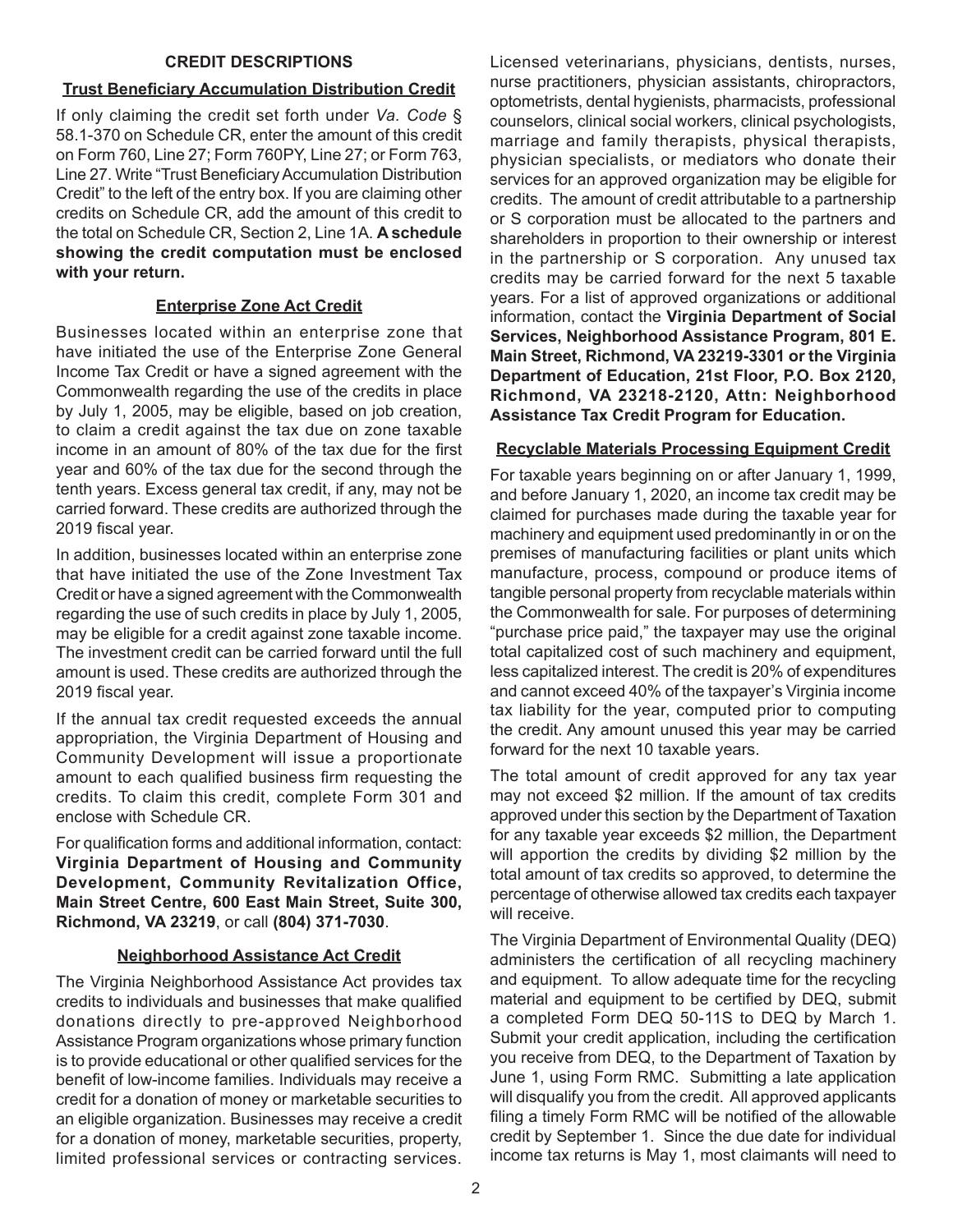file the tax return on extension or amend the original return to claim the credit.

For additional information on how to qualify for certification, contact the **Department of Environmental Quality, Equipment Certification Officer, P.O. Box 1105, Richmond, VA 23218** or call **(804) 698-4145.**

All applications, Forms RMC, must be submitted to the **Virginia Department of Taxation, Credit Unit, P.O. Box 715, Richmond, VA 23218-0715**. This credit requires certification from the Tax Credit Unit to be claimed on your tax return. For form assistance, contact the Tax Credit Unit at the address above or call **(804) 786-2992**.

#### **Conservation Tillage Equipment Credit**

This credit may be claimed by individuals who purchase conservation tillage equipment for the purpose of agricultural production. The tax credit is 25% of conservation tillage equipment expenditures made or \$4,000, whichever is less. The term conservation tillage equipment means a planter, drill, or other equipment used to reduce soil compaction including guidance systems to control traffic patterns that are designed to minimize disturbance of the soil in planting crops, including planters, drills, or other equipment designed to reduce soil compaction which may be attached to equipment already owned.

If the amount of credit exceeds the taxpayer's liability for the taxable year, the amount that exceeds the tax liability may be carried over to the next 5 taxable years.

Enclose a statement with your return showing purchase date, description and credit computation when claiming this credit.

# **Precision Fertilizer and Pesticide Application Equipment Credit**

Any individual engaged in agricultural production for market that has in place a nutrient management plan approved by the local Soil and Water Conservation District by the required tax return filing date may claim a tax credit equaling 25% of all expenditures made by the individual for the purchase of equipment. The amount of the tax credit shall not exceed \$3,750 or the total amount of the tax imposed by this chapter, whichever is less, in the year of purchase. If the amount of the credit exceeds the taxpayer's tax liability for the taxable year, the amount which exceeds the tax liability may be carried over for credit against the income taxes of the individual in the next 5 taxable years until the total amount of the tax credit has been taken.

Qualifying equipment shall be divided into the following categories:

- 1. Sprayers for pesticides and liquid fertilizers;
- 2. Pneumatic fertilizer applicators;
- 3. Monitors, computer regulators, and height adjustable booms for sprayers and liquid fertilizer applicators;
- 4. Manure applicators;
- 5. Tramline adapters; and
- 6. Starter fertilizer banding attachments for planters.

#### **Clean-Fuel Vehicle and Vehicle Emissions Testing Equipment Credits**

The Clean-Fuel Vehicle Credit is no longer allowed on the Virginia return. Only carryover credits from prior years are allowed. Previously, taxpayers were permitted to claim the Clean-Fuel Vehicle Credit based on the federal deduction allowed under IRC § 179A or the federal credit allowed under IRC § 30. Since both of these federal provisions have been repealed, taxpayers may no longer claim the Virginia Clean-Fuel Vehicle Credit.

The Vehicle Emissions Testing Equipment Credit is 20% of the purchase or lease price paid during the taxable year for equipment certified by the Department of Environmental Quality (DEQ) for vehicle emissions testing within a locality that is required by law to implement an enhanced vehicle emissions inspection program within any locality adjacent to those localities required to implement the program.

Enclose a copy of the Virginia Air Check Station Participation and Services Agreement. For a copy of this agreement, contact Opus Inspection at (703) 822-7587. Only expenses listed in the agreement, or dynamometers purchased or leased separately are eligible. You may obtain a copy of the Analyzer Equipment Certification by accessing the Forms webpage of the Air Check Virginia website: http:// www.deq.virginia.gov/Programs/AirCheckVirginia/Forms. aspx. You should retain documentation to support your claim for the tax credit because an audit may be conducted to verify any credit claimed under these provisions. You are not required to submit a specific form for the Emissions Testing Equipment Credit.

# **Major Business Facility Job Tax Credit**

Individuals, estates, trusts, corporations, banks, insurance companies and telecommunications companies may claim a Virginia tax credit if the taxpayer creates at least 50 new full-time jobs in connection with the establishment or expansion of a major business facility, and the company is engaged in a qualifying industry in Virginia. If a taxpayer is located in an enterprise zone or in an economically distressed area (as defined by the Virginia Economic Development Partnership), the threshold is reduced from 50 to 25 new full-time jobs. Credits will be recaptured proportionately if employment decreases during the 5 years following the initial credit year.

This nonrefundable credit is equal to \$1,000 per qualifying new job in excess of the 50/25 job threshold in enterprise zones or economically distressed areas. This credit is spread ratably over 2 years for taxpayers whose initial credit year begins on or after January 1, 2009. The credit only applies to facilities where an announcement to expand or establish such a facility was made on or after January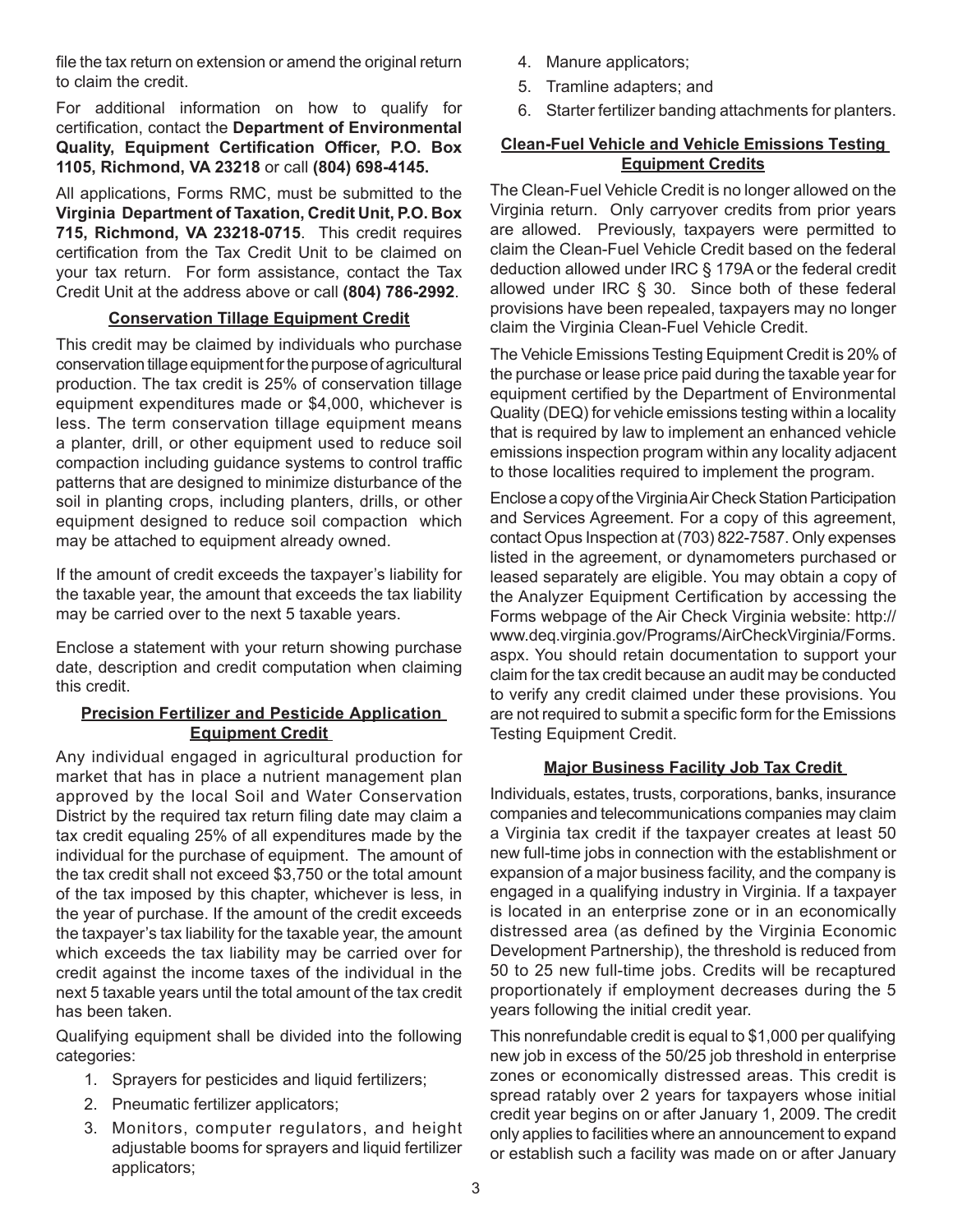1, 1994. The credit must be claimed ratably beginning with the taxable year following the year in which the facility is established or expanded, or the new qualifying jobs are added. Unused credits may be carried forward for the next 10 taxable years. A qualified business firm receiving an Enterprise Zone Job Creation Grant under *Va. Code* § 59.1-547 shall not be eligible to receive a Major Business Facility Job Tax Credit for any job used to qualify for the Enterprise Zone Job Creation Grant.

To apply for this credit, complete **Form 304**. All applications must be submitted to the **Department of Taxation, Tax Credit Unit, P.O. Box 715, Richmond, VA 23218-0715** 90 days prior to the due date of your return. A letter will be sent to certify the credit. To claim this credit, complete Section 1, Part 9 of Schedule CR.

#### **Foreign Source Retirement Income Tax Credit**

A credit is available to Virginia residents who paid income tax to a foreign country on pension or retirement income derived from past employment in a foreign country, provided that such income is included in Virginia taxable income for the taxable year. For purposes of computing the credit, the foreign currency must be converted to U.S. dollars using the prevailing exchange rate that most nearly reflects the value of the currency at the time the taxes were actually paid to the foreign country. *If you filed separately in the foreign country, but are filing jointly in Virginia, enter only the Virginia taxable income attributable to the filer whose income was taxed by the foreign country.*  For the purposes of this credit, United States territories are considered foreign countries. Any foreign country that does not qualify for the federal tax credit (under IRC § 901(j)) does not qualify for this Virginia credit. To claim this credit, complete Schedule CR and enclose a copy of the return filed in the foreign country or other proof of tax payment to the foreign country.

#### **Historic Rehabilitation Tax Credit**

Individuals, estates, partnerships, trusts or corporations incurring eligible expenses in the rehabilitation of a certified historic structure are entitled to claim a credit against individual income tax, fiduciary income tax, corporation income tax, the bank franchise tax, and taxes imposed against insurance companies and utility companies. The credit is equal to 25% of eligible rehabilitation expenses. To qualify for this credit, the cost of the rehabilitation must equal at least 50% (25% if the building is an owneroccupied residence) of the assessed value of the building for local real estate tax purposes in the year preceding the start of the rehabilitation. For taxable years beginning on and after January 1, 2017 but before January 1, 2019, the amount of the Historic Rehabilitation Tax Credit that may be claimed by each taxpayer, including carryover amounts, may not exceed \$5 million for any taxable year. The rehabilitation work must be certified by the Virginia Department of Historic Resources as consistent with the

Secretary of the Interior's Standards for Rehabilitation. The request for certification of the completed project must be submitted within 1 year of the completed work. Any unused credit may be carried forward for 10 years. Applications for certification may be obtained by contacting the **Virginia Department of Historic Resources, 2801 Kensington Avenue, Richmond, VA 23221, (804) 367- 2323,** or visiting **www.dhr.virginia.gov.** 

#### **Qualified Equity and Subordinated Debt Investments Tax Credit**

Taxpayers making a "qualified investment" in the form of equity or subordinated debt in a "qualified business" may be eligible for this credit. Businesses may apply for designation as a qualified business using **Form QBA**. The qualification is **valid** only for the calendar year of the application. Therefore, the business needs to reapply each year for qualification. To qualify, the business must meet the following criteria: (1) have annual gross revenues of no more than \$3 million in its most recent fiscal year, (2) have its principal office or facility in the Commonwealth, (3) be engaged in business primarily in or having substantially all of its production in the Commonwealth and (4) have not obtained during its existence more than \$3 million in aggregate gross cash proceeds from the issuance of its equity or debt investments (not including commercial loans from chartered banking or savings and loan institutions).

Taxpayers may claim a credit equal to 50% of the qualified business investments made during the taxable year. The total amount of credit approved may not exceed \$5 million. One-half of this amount must be allocated to commercialization investments and the other half is available for all other qualifying investments. If credit applications for either half exceed the allowed amount, the credits for that half will be prorated. However, if credit applications for either half are less than the allowed amount, the balance will be available for allocation to the other type of credit. The total amount of credit that may be used per taxpayer per taxable year may not exceed \$50,000. This credit is nonrefundable; however, any unused tax credits may be carried forward for the next 15 years. Equity and debt investments held in connection with a qualified business investment must be held by the investor for at least 3 full calendar years following the calendar year for which the credit is allocated, except in certain instances. If the holding period is not met, the unused credit amount will be forfeited, and an assessment will be issued for the amount used to which shall be added interest, computed at the rate of 1% per month, compounded monthly from the date the tax credits were claimed.

Taxpayers cannot receive a grant from the Small Business Investment Grant Fund and claim the Qualified Equity and Subordinated Debt Investments Tax Credit for the same investment.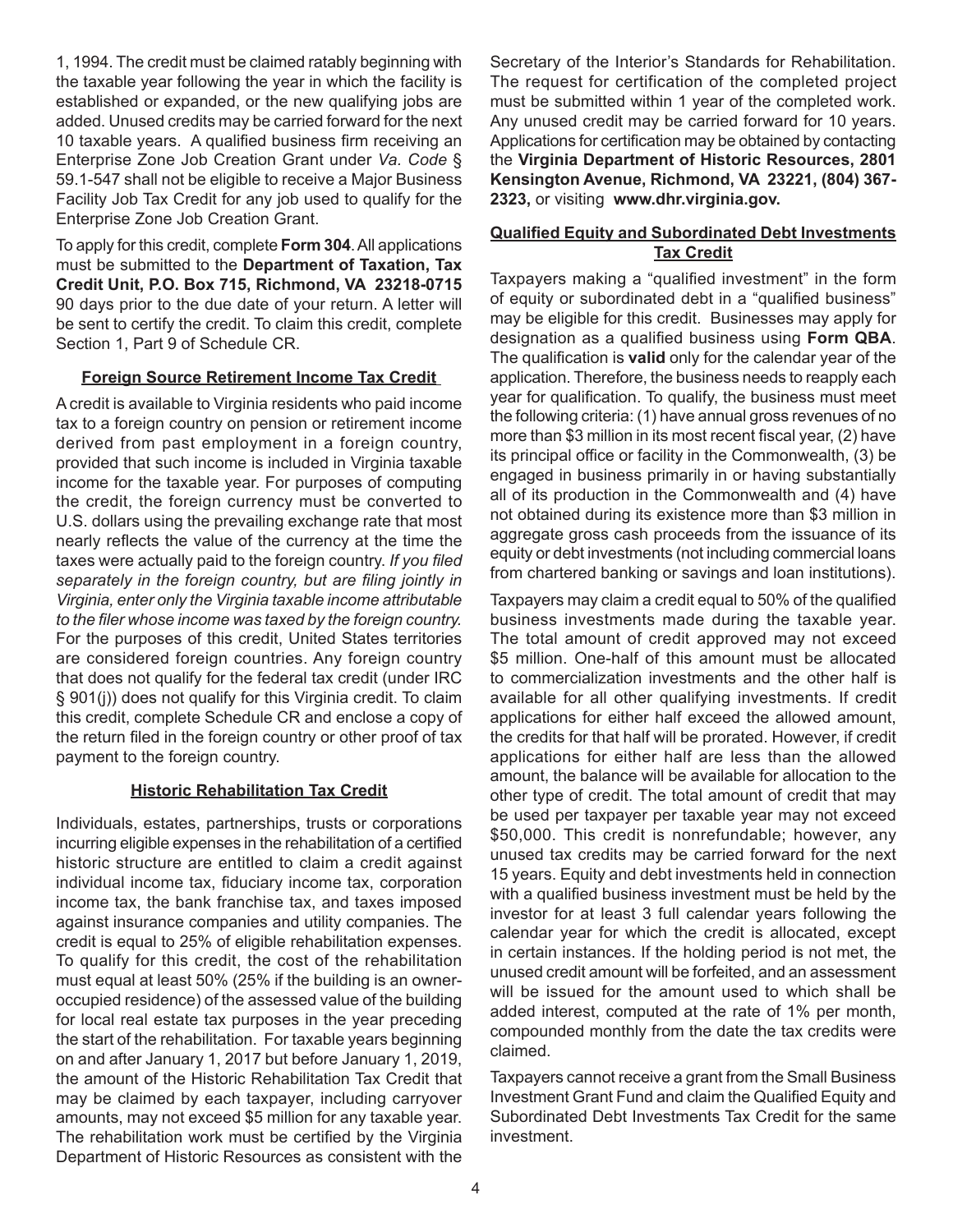This credit requires **pre-approval** by the **Department of Taxation.** Investors must apply to the Department by April 1 of the year following the year the investment was made using **Form EDC. Taxpayers filing Form EDC after April 1 will be denied this credit.** All approved investors filing a timely **Form EDC** will be notified of the allowable credit by June 30. Since the tax return of most individuals is due May 1, most investors will need to file a return on extension or amend their original return to claim the credit.

Pass-Through Entities must file **Form PTE** with the Department of Taxation at least 60 days before filing their income tax return. A copy of the certification letter from the Department is a required enclosure with **Form PTE**.

Visit the Department's website at **www.tax.virginia. gov** to obtain **Form QBA, Form EDC** and **Form PTE.** Information on the application process is also available from the **Virginia Department of Taxation, Tax Credit Unit, P. O. Box 715, Richmond, VA 23218-0715,** or call **(804) 786-2992.**

#### **Worker Retraining Tax Credit**

This credit allows an employer to claim a tax credit for the training costs of providing eligible worker retraining to qualified employees. "Eligible worker retraining" includes noncredit courses that are approved by the Virginia Economic Development Partnership (VEDP) and that are provided by any of the Commonwealth's community colleges or a private school. Eligible worker retraining programs also include courses (both credit and noncredit) undertaken through an apprenticeship agreement approved by the Virginia Apprenticeship Council. The credit is 30% of all expenditures paid or incurred by the employer during the taxable year, subject to certain limitations. If the eligible worker retraining consists of courses conducted at a private school, the credit cannot exceed \$200 per qualified employee annually, or \$300 per qualified employee annually if the eligible training includes retraining in a STEM or STEAM discipline. A STEM or STEAM discipline is defined as a science, technology, engineering, mathematics or applied mathematics related discipline, as determined by VEDP, and includes a health care related discipline.

Employers must apply for certification of the amount of allowable credit using **Form WRC**, Worker Retraining Tax Credit, by April 1 of the year following the year in which the training expenses were paid or incurred, before claiming the credit on their income tax return. All approved businesses filing a timely **Form WRC** will be notified of their allowable credit by June 30. The maximum Worker Retraining Credits granted to all employers is limited to \$2,500,000 annually. If the total credits approved exceed this amount, each will be prorated. The credit is allowable against individual income tax, fiduciary income tax, corporation income tax and the bank franchise tax. The credit is also allowable against taxes imposed upon insurance companies and utility companies (under *Va.* 

*Code* §§ 58.1-2500 et seq. and 58.1-2620 et seq.). This credit is nonrefundable, but excess credit may be carried forward for the next 3 taxable years. To claim this credit, complete Section 1, Part 16 of Schedule CR. For information on pre-approved apprenticeship programs, contact the **Virginia Department of Labor and Industry**  at **(804) 225-4362.** For information on noncredit course approval, contact: **Virginia Economic Development Partnership, 901 East Cary Street, Richmond, VA 23219** or call **(804) 545-5706.**

#### **Waste Motor Oil Burning Equipment Credit**

A business that operates a business facility in Virginia that accepts waste motor oil from the public is allowed a tax credit equal to 50% of the purchase price paid for equipment during the taxable year, provided that the equipment is used exclusively for burning waste motor oil at the business facility. The total credit allowed per taxpayer per taxable year is limited to \$5,000. Taxpayers successfully applying for equipment certification with the Department of Environmental Quality by filing Form DEQ 50-12 will receive a statement from that agency certifying that the equipment is used for burning waste motor oil. For additional information concerning equipment qualifying for this credit or to apply for tax credit certification, contact: **Virginia Department of Environmental Quality, Attention: Equipment Certification Officer, P.O. Box 1105, Richmond, VA 23218,** or call **(804) 698-4145.**

# **Long-Term Care Insurance Tax Credit**

This credit expired December 31, 2013, and no credits may be claimed for taxable years beginning after that date. Only carryover credits from prior years are allowed. For more information, contact: **Virginia Department of Taxation, Tax Credit Unit, P.O. Box 715, Richmond, VA 23218-0715,** or call **(804) 786-2992.**

#### **Biodiesel and Green Diesel Fuels Tax Credit**

Beginning on January 1, 2008, a credit is available for Virginia biodiesel and green diesel fuel producers who produce up to 2 million gallons of fuel per year. This credit is only available during the first 3 years of production.

**Form BFC** is used to apply to the Virginia Department of Taxation for a Biodiesel and Green Diesel Fuels Tax Credit after the Department of Mines, Minerals, and Energy has certified that you have satisfied all the requirements of *Va. Code* § 58.1-439.12:02.

The amount of the credit is \$0.01 per gallon, not to exceed \$5,000 annually. Any credit not used for the taxable year may be carried over to the next 3 taxable years. The amount of the credit allowed cannot exceed the tax liability for the tax year the credit is being claimed.

The amount of the credit attributable to a partnership, electing small business corporation (S corporation), or limited liability company must be allocated to the individual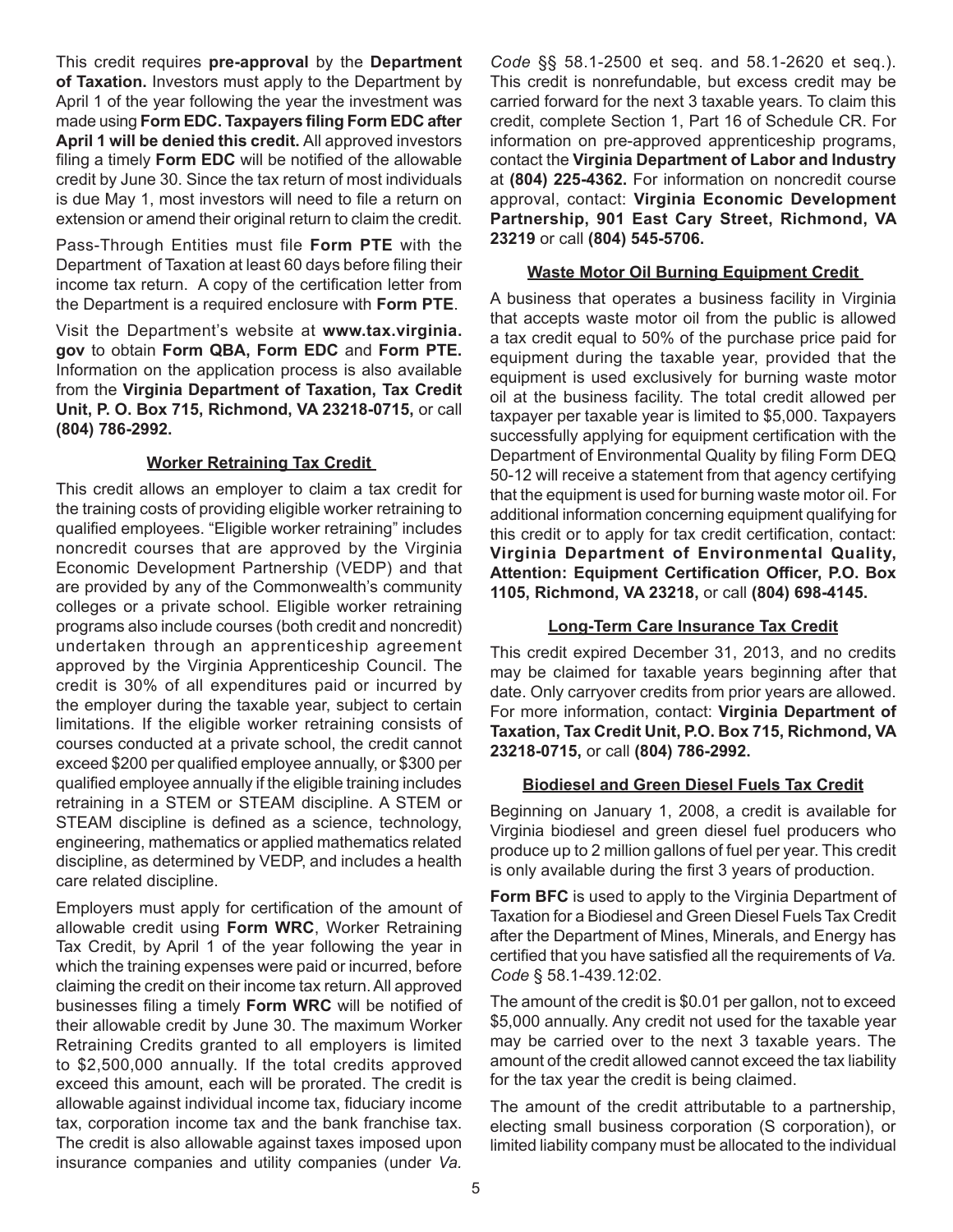partners, shareholders, or members in proportion to their ownership or interest within the business entity using **Form PTE**.

The credit may be transferred to another taxpayer. The transfer of the credit must be completed before the end of a tax year in order to use the credit for that tax year. For more information, contact: **Virginia Department of Taxation, Tax Credit Unit, P.O. Box 715, Richmond, VA 23218-0715,** or call **(804) 786-2992.**

#### **Livable Home Tax Credit**

Individuals or licensed contractors may be eligible for an income tax credit of up to \$5,000 for the purchase or construction of a new accessible residence or up to 50% of the cost of retrofitting activities on an existing residence, not to exceed \$5,000. Any tax credit that exceeds the eligible individual's or licensed contractor's tax liability may be carried forward for up to 7 years. If the total amount of tax credits issued under this program exceeds \$1 million in a fiscal year, Virginia Department of Housing and Community Development (DHCD) will prorate the amount of credits among the eligible applicants. Individuals or licensed contractors must obtain pre-approval before claiming the credit on their income tax returns. Applications are to be filed with the DHCD by February 28 of the year following the year in which the purchase/construction or retrofitting was completed. Documentation must be submitted with the application. Enter any carryforward amount of the Livable Home Tax Credit in Section 1, Part 20, Line B of Schedule CR. For more information, contact: **Virginia Department of Housing and Community Development, Special Needs Housing, Main Street Centre, 600 East Main Street, Suite 300, Richmond, VA 23219,** or call **(804) 371-7124.**

#### **Riparian Forest Buffer Protection for Waterways Tax Credit**

Individuals, trusts and corporations may qualify for an income tax credit of 25% of the value of the timber on land designated as a riparian buffer for a waterway. The credit may not exceed \$17,500 or the total amount of tax, whichever is less. To apply for this credit, file Department of Forestry (DOF) Form 179 with DOF or apply online at **www.dof.virginia.gov**.

A riparian buffer is a wooded area of land adjacent to a waterway on which timber may be harvested. In order to receive the credit, the owner of the land must refrain from harvesting more than 50% of the timber from tracts designated as riparian buffers. The buffer must be at least 35 feet wide and no more than 300 feet. There must also be a Forest Stewardship Plan and annual certification of compliance for each tract. The buffer must remain in place for at least 15 years. The land that is the subject of this credit cannot be the subject of this credit again for 15 years after it was first taken. The credit may be carried over for the succeeding 5 taxable years. For more information,

contact: **Virginia Department of Forestry, 900 Natural Resources Dr., Suite 800, Charlottesville, VA 22903,**  or call **(434) 977-6555.** 

### **Land Preservation Tax Credit**

This tax credit is for taxpayers that convey land or interest in land located in Virginia to a public or private agency eligible to hold such land or interests for conservation or preservation purposes. The conveyance must be in perpetuity.

Credits for conveyances made in 2007 and thereafter are equal to 40% of the land's fair market value. All fair market valuations must be substantiated by a "qualified appraisal" and prepared by a "qualified appraiser," as those terms are defined under applicable federal law and regulations governing charitable contributions. Beginning with calendar year 2015, the maximum amount of credits that may be issued in a calendar year may not exceed \$75 million. For taxable years 2009, 2010, and 2011, the total amount of credit per taxpayer per taxable year was limited to \$50,000 or the total tax liability, whichever was less. For the taxable years 2012, 2013 and 2014, the credit limit per taxpayer per taxable year was \$100,000. For the taxable years 2015, 2016 and 2017 the credit limit per taxpayer per taxable year is \$20,000. For the taxable year 2018 and thereafter the credit will be limited to \$50,000 per taxpayer per taxable year. However, for any fee simple donation of land conveyed to the Commonwealth on or after January 1, 2015, the amount of the credit claimed shall not exceed \$100,000 for each taxable year, provided that no part of the charitable contributions deduction under § 170 of the Internal Revenue Code related to such fee simple donation is allowable by reason of a sale or exchange of property. For taxpayers affected by the credit reductions for taxable years 2009, 2010, 2011, and 2015 and thereafter, an additional 3-year carryforward will be added to the credit. Any unused credit not affected by the usage limits will retain the original carryforward periods (5 years for donations originating prior to January 1, 2007 and 10 years for donations originating on or after January 1, 2007).

Any taxpayer holding a Land Preservation Tax Credit that originated on or after January 1, 2002, may transfer unused but otherwise allowable credit for use by another taxpayer on Virginia income tax returns. Transfers and pass-through allocations derived from donations recorded on or after January 1, 2007, are generally subject to a 2 percent transfer fee. See Schedule A of Form LPC-1 or Form LPC-2 for further information.

A subtraction is allowed for any gain or income recognized by a taxpayer on the application of a Land Preservation Tax Credit against a Virginia income tax liability, to the extent the gain is included in and not otherwise subtracted from federal adjusted gross income. The transfer of the credit and its application against a tax liability shall not create gain or loss for the transferor or the transferee.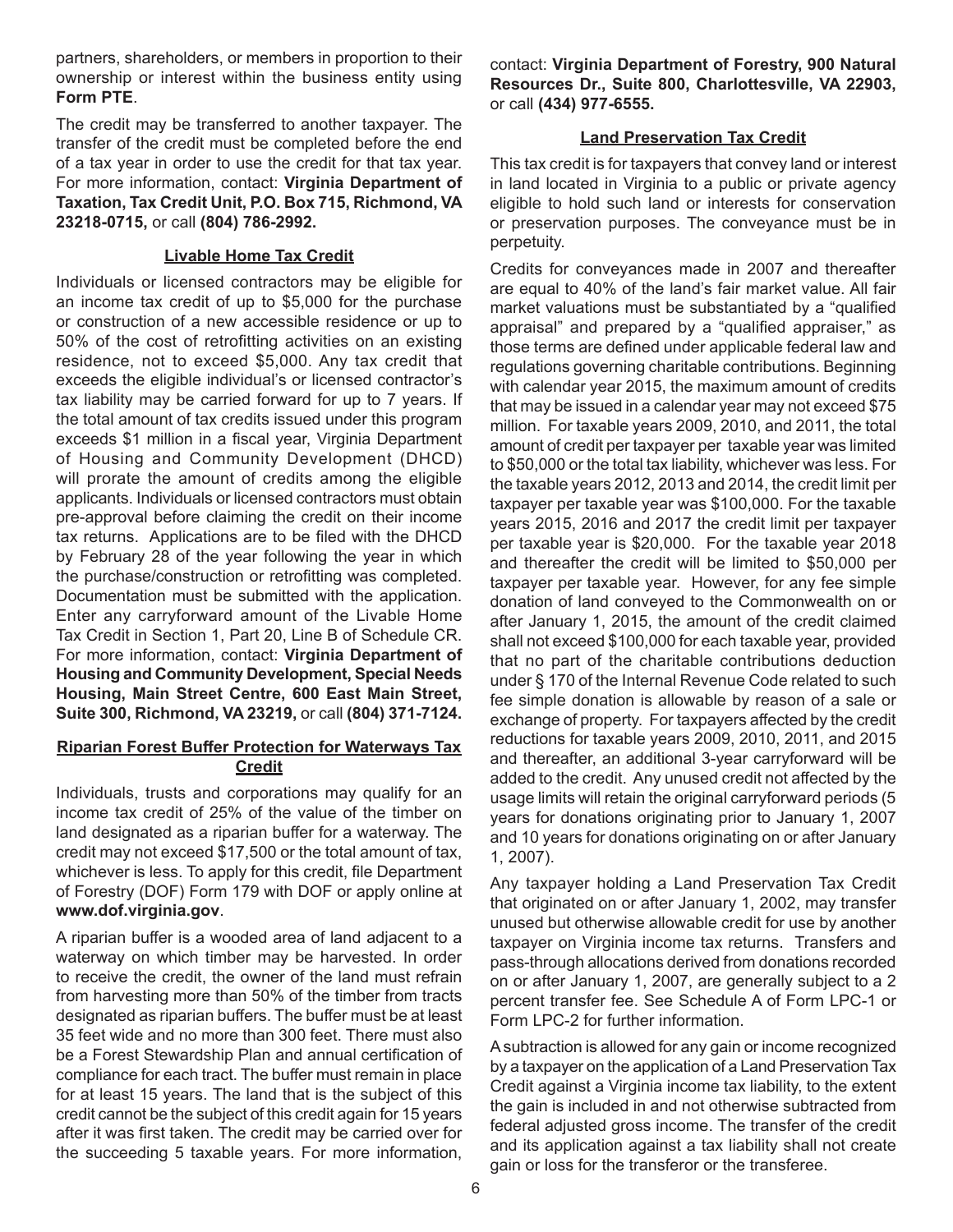Before claiming the credit, complete and file Form LPC-1 and/or Form LPC-2 with the Department of Taxation at least 90 days before filing your income tax return. Additionally, applicants filing for tax credits of \$1 million or more must apply to the Department of Conservation and Recreation to receive verification of the conservation value. The Department of Taxation will issue a letter acknowledging the amount of the credit. For assistance, contact the **Virginia Department of Taxation, Tax Credit Unit, P. O. Box 715, Richmond, VA 23218-0715,** or call **(804) 786-2992.**

# **Community of Opportunity Tax Credit**

The Community of Opportunity Tax Credit provides Virginia income tax credits to landlords with qualified housing units located in census tracts with poverty rates of less than 10% in the Richmond Metropolitan Statistical Area who participate in the Housing Choice Voucher program.

The amount of tax credit for an eligible property is equal to 10% of the annual fair market rent for that specific unit and prorated when units are qualified for less than the full tax year. Prorations are based on full calendar months. A landlord may receive tax credits on 1 or more units within the same taxable year. Credits taken for any tax year cannot exceed the tax liability for that year. Credits not taken for the year for which they are allocated may be carried forward, but cannot be carried forward for more than 5 years.

Should eligible applications received by the March 1 deadline exceed the annual appropriation, tax credits will be prorated based on the total amount of qualified requests received and the total amount of credits available. If the annual appropriation for tax credits is not fully allocated based on qualified applications received by the March 1 deadline, the remaining balance will be allocated on a first-come, first-served basis. Unused balances will not be allocated more than 3 years after the taxable year in which they were first made available.

Credits granted to a partnership, limited liability company, or electing small business corporation (S corporation) shall be allocated to the individual partners, members, or shareholders in proportion to their ownership or interest in such business entity. The landlord must assume responsibility for distributing credits in this manner.

For additional information, please contact: **Virginia Department of Housing and Community Development, Main Street Centre, 600 East Main Street, Suite 300, Richmond VA 23219**, or call **(804) 371-7000**.

# **Green Jobs Creation Credit**

For taxable years beginning on and after January 1, 2010, but before January 1, 2018, a \$500 income tax credit is allowed for the creation of green jobs paying an annual salary in excess of \$50,000. Each taxpayer is allowed a credit for up to 350 new green jobs. In order to qualify for the tax credits, the taxpayer must have created the green job and filled it during the taxable year in which the credit is claimed. The credit is allowed for the taxable year in which the job has been filled for at least 1 year and for each of the 4 succeeding taxable years, provided that the job is continuously filled during the respective taxable year. Any unused tax credits may be carried over for 5 taxable years.

To apply for this credit, complete and file **Form GJC** with the **Department of Taxation, Tax Credit Unit, P. O. Box 715, Richmond, VA 23218-0715. All applications must be submitted at least 90 days prior to the due date of your return.** Approved applicants will receive a letter from the Department certifying their credit. **To claim the credit you must complete Section 1, Part 24 of Schedule CR.**

For assistance, contact the **Department of Taxation, Tax Credit Unit, P. O. Box 715, Richmond, VA 23218-0715,**  or call **(804) 786-2992.**

# **Farm Wineries and Vineyards Tax Credit**

For taxable years beginning on and after January 1, 2011, an individual and corporate income tax credit is available for Virginia farm wineries and vineyards in an amount equal to 25% of the cost of all qualified capital expenditures made in connection with the establishment of new Virginia farm wineries and vineyards and capital improvements made to existing Virginia farm wineries and vineyards.

The total amount of tax credits available for a calendar year cannot exceed \$250,000. If applications for this credit exceed \$250,000, the Department of Taxation will allocate the credits on a pro rata basis. Any credit amounts that exceed a taxpayer's liability can be carried forward for 10 years. Taxpayers cannot claim both this credit and a federal deduction for the same expenses under IRC § 179.

The business must apply by April 1st using **Form FWV**. Submitting a late application will disqualify you from the credit. All applications must be sent to the **Virginia Department of Taxation, Tax Credit Unit, P.O. Box 715, Richmond, VA 23218-0715**. This credit requires certification from the Tax Credit Unit to be claimed on your tax return. A letter will be sent to certify the credit.

For assistance, contact the **Department of Taxation, Tax Credit Unit, P. O. Box 715, Richmond, VA 23218-0715,**  or call **(804) 786-2992.**

# **International Trade Facility Tax Credit**

For taxable years beginning on or after January 1, 2011, but before January 1, 2022, an income tax credit is allowed for either increasing jobs related to an international trade facility or capital investment in an international trade facility. Taxpayers can elect to claim either credit, but cannot claim both credits in the same taxable year. The amount of the credit is equal to \$3,500 per new qualified full-time employee that results from increased qualified trade activities by the taxpayer or 2% of the amount of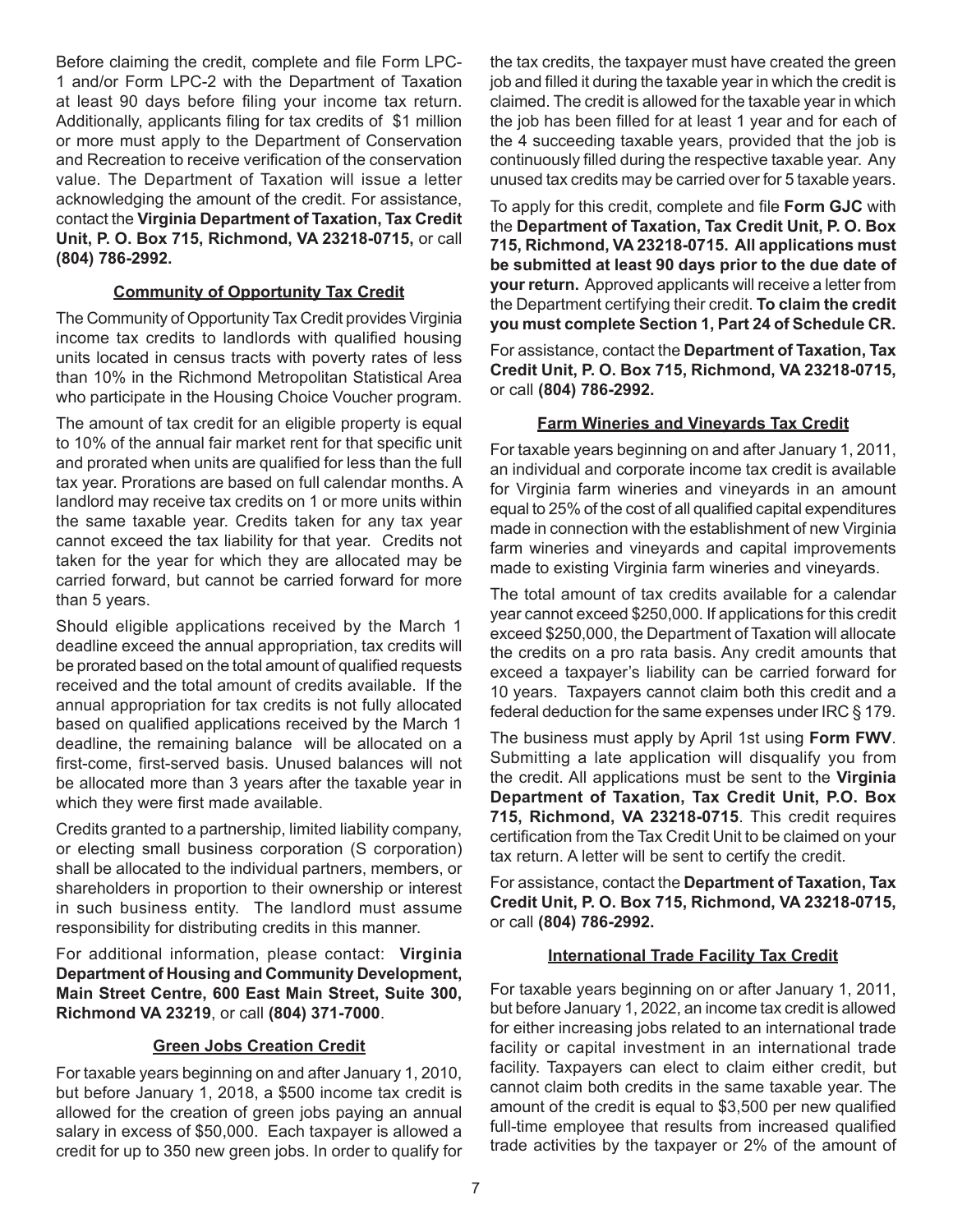capital investment made by the taxpayer to facilitate the increased eligible trade activities.

No more than \$1.25 million in tax credits can be issued in any fiscal year. If the amount of tax credits requested exceeds \$1.25 million, the credits will be allocated proportionately among all qualified taxpayers. The Virginia Department of Taxation will determine the credit amount for the taxable year and provide a written certification to each taxpayer. The amount of the credit will be limited to 50% of the taxpayer's tax liability for the taxable year. Any unused credit amount can be carried forward for 10 years.

The business must apply by April 1st using **Form ITF**. Submitting a late application will disqualify you from the credit. All applications must be sent to the **Virginia Department of Taxation, Tax Credit Unit, P.O. Box 715, Richmond, VA 23218-0715**. This credit requires certification from the Tax Credit Unit to be claimed on your tax return. A letter will be sent to certify the credit. For assistance contact the **Department of Taxation, Tax Credit Unit, P.O. Box 715, Richmond, VA 23218-0715**  or call **(804) 786-2992.**

#### **Port Volume Increase Tax Credit**

For taxable years beginning on or after January 1, 2011, but before January 1, 2022, a taxpayer that is an agricultural entity, a manufacturing-related entity (manufacturer or distributor of manufactured goods) or a mineral and gas entity that uses Virginia maritime port facilities and increases its port cargo volume through these facilities may be eligible to claim this tax credit.

To qualify for the credit, a taxpayer must generally increase its port cargo volume at Virginia port facilities in a single calendar year by 5% over its base year port cargo volume. Base year port cargo volume is equal to the total amount of net tons of noncontainerized cargo or 20-foot equivalent units (TEUs) or units of roll-on/roll-off cargo actually transported by way of a waterborne ship or vehicle through a port facility during the 2016 calendar year or the first calendar year in which it meets the requirements of 75 tons of noncontainerized cargo, 10 loaded TEUs or 10 units of roll-on/roll-off cargo. Base year cargo volume must be recalculated each calendar year after the initial base year. The amount of the credit is generally equal to \$50 for each TEU, unit of roll-on/roll-off cargo, or 16 net tons of noncontainerized cargo above the base year port cargo volume. However, a qualifying major facility may apply for a credit equal to \$50 for each TEU unit of rollon/roll-off cargo, or 16 net tons of noncontainerized cargo transported through a port facility during the major facility's first calendar year.

Any taxpayer claiming this credit must first submit an application to the Virginia Port Authority by March 1 of the calendar year after the taxable year in which the increase in port cargo volume occurs. The maximum amount of tax credits is capped at \$3.2 million for each calendar year. If, on March 15 of each year, the cumulative amount of tax credits requested by qualifying taxpayers for the prior year exceeds \$3.2 million, the credits will be prorated among the qualifying taxpayers who requested the credit. A qualifying taxpayer is generally not permitted to receive more than \$250,000 each calendar year. However, if, on March 15 of each year, the \$3.2 million credit amount is not fully allocated among qualifying taxpayers, those taxpayers who have already been allocated a credit for the prior year are allowed a pro rata share of the remaining credit amount. Any unused tax credits may be carried over for 5 taxable years.

For more information, contact: **Virginia Port Authority, 600 World Trade Center, Norfolk, VA 23510**, or call **(855) 771-3990**.

#### **Barge and Rail Usage Tax Credit**

For taxable years beginning on and after January 1, 2011, but before January 1, 2022, a business may receive an income tax credit for the usage of barge and rail to move cargo containers throughout the Commonwealth rather than using trucks or other motor vehicles on the Commonwealth's highways.

The amount of the credit is \$25 per 20-foot equivalent unit (TEU) or 16 tons of noncontainerized cargo or 1 unit of roll-on/roll-off cargo moved by barge or rail. To receive this credit, an international trade facility is required to apply to the Department. No more than \$500,000 in tax credits can be issued in any fiscal year. The Department will determine the allowable credit amount for the taxable year and provide a written certification of the credit amount to each taxpayer. Taxpayers can claim this credit against the individual income tax, the corporate income tax, the tax on estates and trusts, the bank franchise tax, the insurance premiums tax, and the tax on public service corporations. Any unused tax credits may be carried over for 5 taxable years.

The business must apply by April 1st using **Form BRU**. Submitting a late application will disqualify you from the credit. All applications must be sent to the **Virginia Department of Taxation, Tax Credit Unit, P.O. Box 715, Richmond, VA 23218-0715.** This credit requires certification from the Tax Credit Unit to be claimed on your tax return. A letter will be sent to certify the credit.

#### **Research and Development Expenses Tax Credit**

A refundable individual and corporate income tax credit is allowed for qualified research and development expenses for taxable years beginning on or after January 1, 2011, but before January 1, 2022. The tax credit is equal to (i) 15% of the first \$300,000 in Virginia qualified research and development expenses, or (ii) 20% of the first \$300,000 of Virginia qualified research and development expenses if the research was conducted in conjunction with a Virginia public or private college or university, to the extent the expenses exceed a base amount.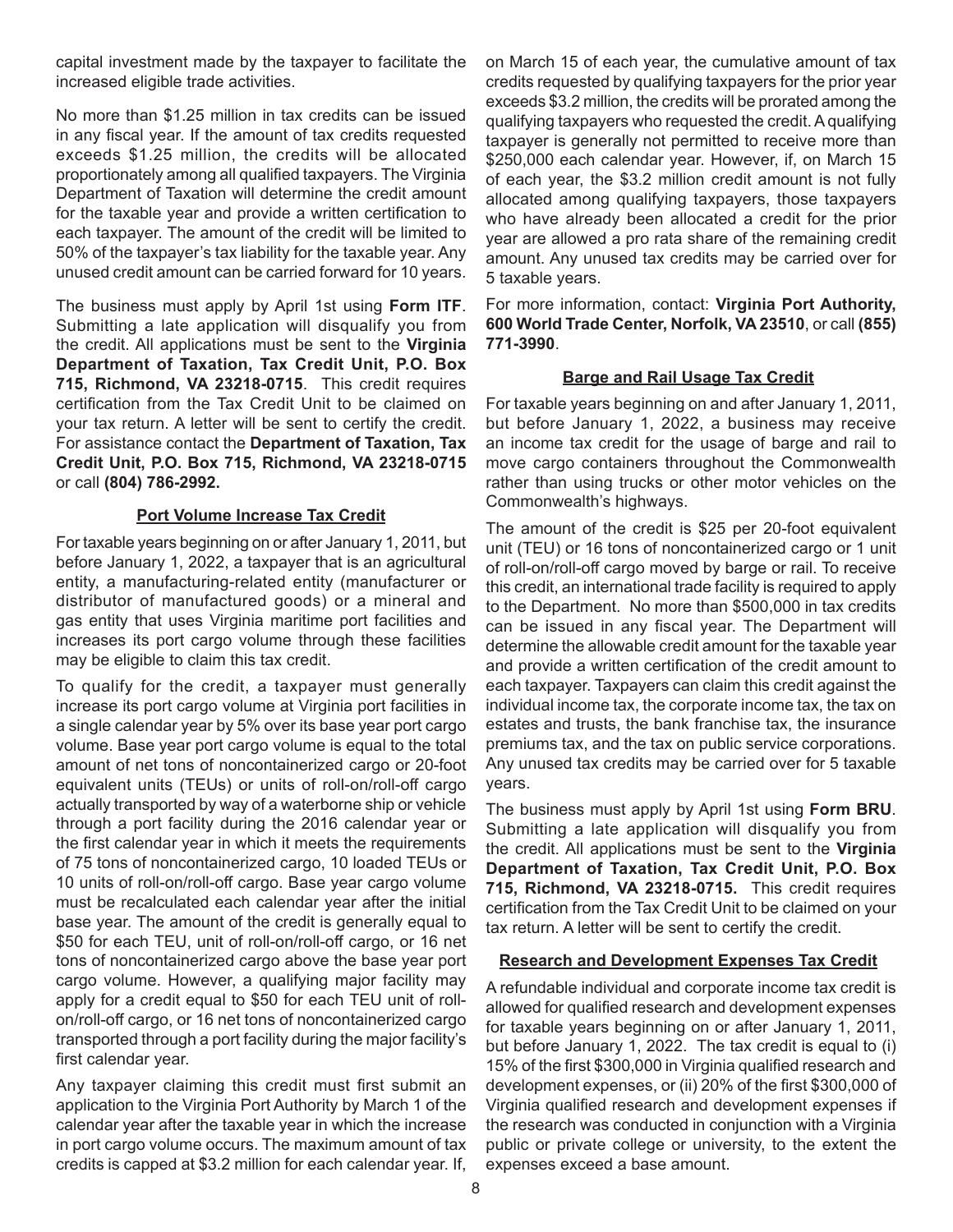For taxable years beginning on or after January 1, 2016, taxpayers may elect to determine the credit using a simplified method. Under the simplified method, the credit is equal to 10% of the difference of (i) the Virginia qualified research and development expenses paid or incurred by the taxpayer during the taxable year; and (ii) 50% of the average Virginia qualified research and development expenses paid or incurred by the taxpayer for the 3 taxable years immediately preceding the taxable year for which the credit is being determined. If a taxpayer electing to use the simplified method did not pay or incur Virginia qualified research and development expenses in any 1 of the 3 taxable years immediately preceding the taxable year for which the credit is being determined, the credit is equal to 5% of the Virginia qualified research and development expenses paid or incurred by the taxpayer during the taxable year. A taxpayer may claim up to \$45,000 of credits for a taxable year, or \$60,000 of credits for a taxable year if the Virginia qualified research was conducted in conjunction with a Virginia public or private college or university.

There is a cap on the total amount of credits allowed in any fiscal year. If the total amount of approved tax credits is less than the credit cap amount, the Department of Taxation will allocate the remaining amount to the taxpayers already approved for the tax credit on a pro rata basis. If the total amount of approved credits exceeds the credit cap amount, the Department will allocate credits on a pro rata basis. The maximum annual amount of tax credits that may be issued is \$7 million.

No taxpayer may claim both the Research and Development Expenses Tax Credit and the Major Research and Development Expenses Tax Credit for the same taxable year.

The business must apply by July 1st using Form RDC. Taxpayers electing to use the primary method determine the proposed credit amount must complete Section 1 - Primary Credit Calculation. Taxpayers electing to use the simplified method to determine the proposed credit amount must complete Section 2 - Alternative Simplified Credit Calculation. Submitting a late application will disqualify you for the credit. All applications must be sent to the **Virginia Department of Taxation, Tax Credit Unit, P.O. Box 715, Richmond, VA 23218-0715**. This credit requires certification from the Tax Credit Unit in order to be claimed on your tax return. A letter will be sent to certify the credit.

The amount of the credit attributable to a partnership, electing small business corporation (S corporation), or limited liability company (LLC) must be allocated to the individual partners, shareholders, or members in proportion to their ownership or interest in the business entity using Form PTE within 30 days after the credit is granted.

Any taxpayer that is allowed a Research and Development Expenses Tax Credit is not allowed to use the same expenses as the basis for claiming any other Virginia tax credit. Research and development expenses that are paid or incurred for research conducted in Virginia on human cells or tissue derived from induced abortions or from stem cells obtained from embryos do not qualify for the credit. However, if a taxpayer engages in research in Virginia on human cells or tissue derived from induced abortions or from stem cells obtained from human embryos, it may receive a nonrefundable credit for other Virginia qualified research and development expenses. If the amount of nonrefundable credit that a taxpayer is allowed to claim exceeds the taxpayer's tax liability for the taxable year, then the excess amount of credit will not be refunded to the taxpayer and cannot be carried over to future taxable years.

If you did not conduct embryonic stem cell research in Virginia, then the tax credit is refundable. Enter the amount of the credit that is allowed on Schedule CR, Section 3, Part 4, Line 4A.

If you did conduct embryonic stem cell research in Virginia, then the tax credit is nonrefundable. Enter the amount of the credit that is allowed on Schedule CR, Section 1, Part 30.

# **Telework Expenses Tax Credit**

#### **Cannot be claimed for the 2017 taxable year.**

The Telework Expenses Tax Credit is an individual and corporate income tax credit for employers who (1) incur eligible telework expenses pursuant to a telework agreement or (2) conduct telework assessments. This credit is equal to the amount of expenses incurred during the calendar year and must be for eligible telework expenses incurred during the calendar year that ends during the taxable year. The amount of the credit cannot exceed \$50,000 per year for each employer.

This telework agreement must be in accordance with policies set by the Department of Rail and Public Transportation (DRPT). Such policies are available on the Telework!VA website at **www.teleworkva.org**. The maximum amount of expenses that can be used in determining the amount of this portion of the credit is \$1,200 per employee.

The portion of the credit for telework assessment expenses is equal to the costs of preparing an assessment, not to exceed \$20,000. This portion of the credit can only be claimed once by an employer.

Taxpayers may claim this credit for taxable years beginning on or after January 1, 2012, but before January 1, 2022. The aggregate amount of tax credits that will be issued is capped at \$1 million annually. If credit applications exceed the \$1 million cap, credits will be allocated on a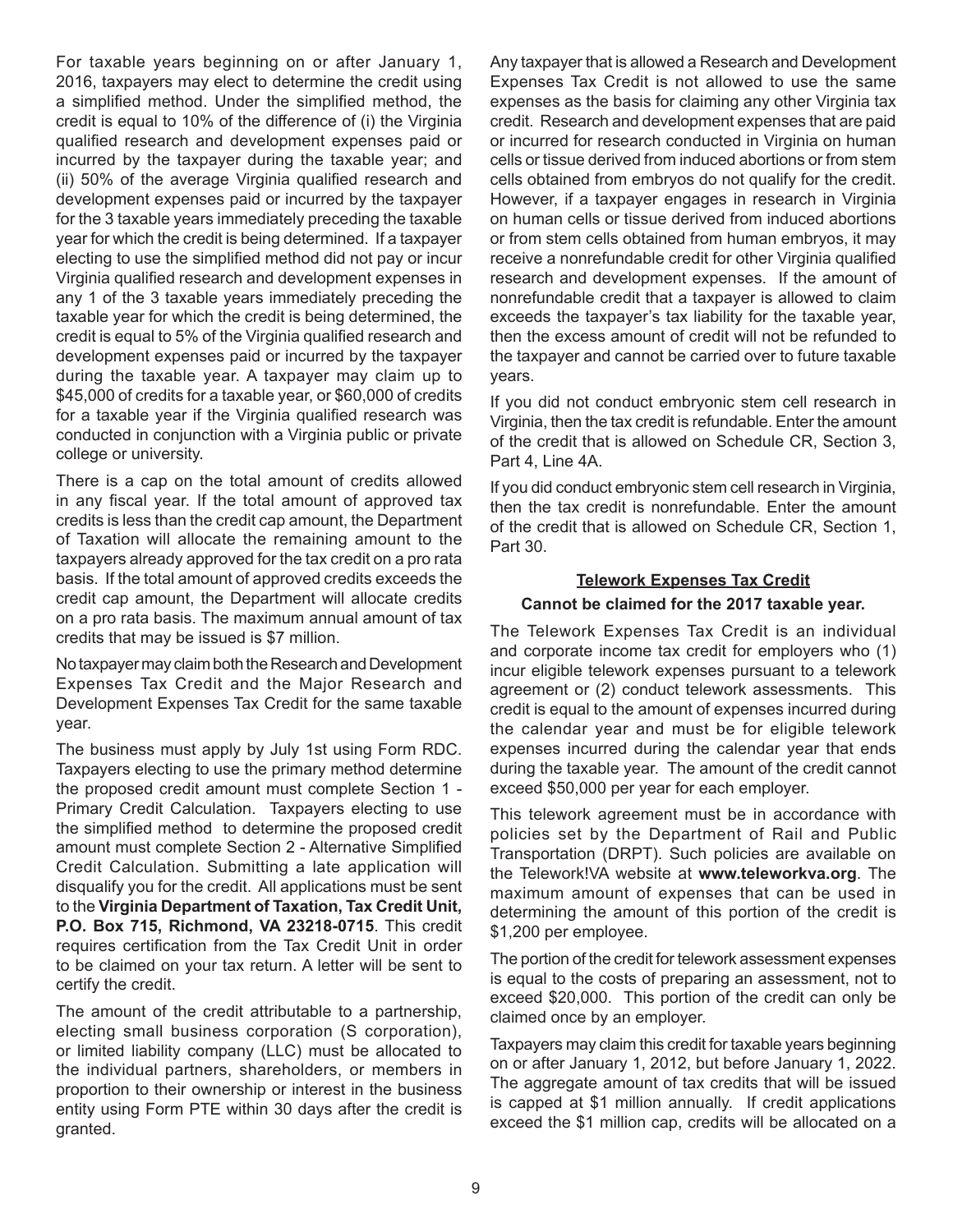#### pro rata basis.

The amount of credit claimed cannot exceed the tax liability of the taxpayer. There is no carryforward of any unused credit. Accordingly, even if a taxpayer is granted a credit amount, he or she must have sufficient tax liability in order to claim the full credit amount. If the amount of credit granted exceeds the taxpayer's tax liability, he or she may only claim the credit up to the amount of his tax liability for the taxable year. To be eligible for this credit, the employer is not allowed to deduct the qualified expenses in any taxable year. If these expenses are deducted for federal purposes, they will need to be included as an addition on the Virginia return. Taxpayers are not eligible for this tax credit if any other income tax credit is claimed for the same expenses.

To qualify for the credit, the employer cannot claim another Virginia income tax credit on the jobs, wages or other expenses for the same employee.

Taxpayers are required to apply to the Department of Taxation to reserve a portion of the credit. The reservation application must be filed between September 1 and October 31 of the year preceding the taxable year for which the tax credit is earned. The Department of Taxation will provide tentative approval by December 31. If the applications for the credit exceed the cap, the credits will be allocated to taxpayers on a pro rata basis. To be eligible to claim the credit, a Telework Expenses Tax Credit Confirmation Application must be filed by April 1 of the year following the calendar year that the eligible expenses were incurred.

Information on the application process is available from the **Virginia Department of Taxation, Tax Credit Unit, P. O. Box 715, Richmond, VA 23218-0715,** or call **(804) 786-2992.**

#### **Education Improvement Scholarships Tax Credit**

For taxable years beginning on or after January 1, 2014, but before January 1, 2028, an income tax credit may be claimed for monetary or marketable securities donations made to scholarship foundations included on an approved list published by the Virginia Department of Education. Credits may be earned in taxable years beginning on or after January 1, 2013, but before January 1, 2028. Tax credits earned during the taxable year must be claimed beginning with the taxable year during which they were earned. The credit is equal to 65% of the monetary or marketable securities donation made to the scholarship foundation. The credit can be claimed against the individual income tax, corporate income tax, bank franchise tax, insurance premiums license tax, or tax on public service corporations. For individuals, the minimum value of any monetary or marketable securities donation eligible for a tax credit is \$500 in a taxable year, and the maximum value of monetary or marketable securities donations eligible for tax credits is the first \$125,000 in value of donations made in a taxable year. Such limitations on the minimum

and maximum values of donations eligible for tax credits in a taxable year do not apply to donations made by any business entity, including a sole proprietorship.

Tax credits will be awarded to taxpayers on a firstcome, first-served basis in accordance with procedures established by the Virginia Department of Education. The total amount of credits available in any fiscal year is capped at \$25 million. Any unused tax credits may be carried over for the next 5 succeeding taxable years or until the total amount of credit has been taken, whichever is sooner. For additional information on how to qualify for certification, contact **the Virginia Department of Education, 21st Floor, P.O. Box 2120, Richmond, VA 23218-2120, Attn: Scholarships Tax Credits Program.**

#### **Major Research and Development Expenses Tax Credit**

For taxable years beginning on or after January 1, 2016, but before January 1, 2022, a taxpayer with Virginia qualified research and development expenses for the taxable year in excess of \$5 million may claim a nonrefundable tax credit against the tax levied against the individual or corporate income taxes in an amount equal to 10% of the difference between (i) the Virginia qualified research and development expenses paid or incurred by the taxpayer during the taxable year and (ii) 50% of the average Virginia qualified research and development expenses paid or incurred by the taxpayer for the 3 taxable years immediately preceding the taxable year for which the credit is being determined. If the taxpayer did not pay or incur Virginia qualified research and development expenses in any 1 of the 3 taxable years immediately preceding the taxable year for which the credit is being determined, the tax credit is equal 5% of the Virginia qualified research and development expenses paid or incurred by the taxpayer during the relevant taxable year.

No more than \$20 million in tax credits can be issued in any fiscal year. If the approved applications for the tax credits allowed exceed \$20 million for any taxable year, the credits will be allocated proportionately among all qualified taxpayers.

No taxpayer is permitted to claim credits in excess of 75% of the income tax imposed on the taxpayer for the taxable year. Any credit not usable for the taxable year for which the credit was first allowed may be carried over for credit against the income taxes of the taxpayer in the next 10 succeeding taxable years or until the total amount of the tax credit has been taken, whichever is sooner.

Any taxpayer who claims the tax credit for Virginia qualified research and development expenses pursuant to this section may not use such expenses as the basis for claiming any other credit provided under the Code of Virginia.

Applications for the tax credit must be received by the Department no later than July 1 of the calendar year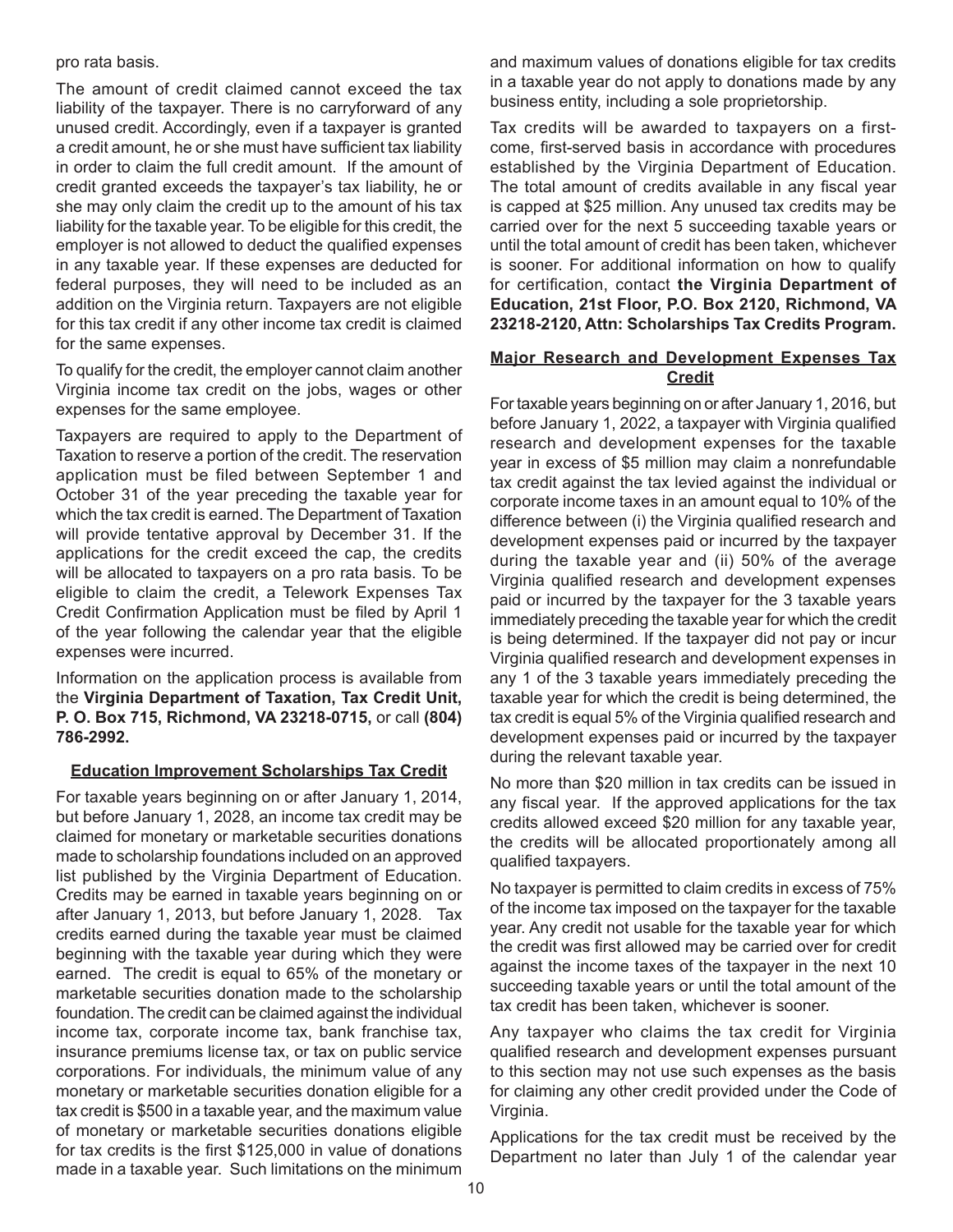following the close of the taxable year in which the expenses were paid or incurred. To apply, the business must file **Form MRD**. Submitting a late application will disqualify you from the credit. All applications must be sent to the **Virginia Department of Taxation, Tax Credit Unit, P.O. Box 715, Richmond, VA 23218-0715**. This credit requires certification from the Tax Credit Unit to be claimed on your tax return. A letter will be sent to certify the credit.

No taxpayer may claim both the Research and Development Expenses Tax Credit and the Major Research and Development Expenses Tax Credit for the same taxable year.

No tax credit will be allowed for any expenses that are paid for or incurred by a taxpayer for research conducted in the Commonwealth on human cells or tissue derived from induced abortions or from stem cells obtained from human embryos. The foregoing provision will not apply to research conducted using stem cells other than embryonic stem cells.

#### **Food Crop Donation Tax Credit**

For taxable years beginning on or after January 1, 2016, but before January 1, 2022, any person engaged in the business of farming as defined under 26 C.F.R. § 1.175- 3 that donates food crops grown by the person in the Commonwealth to a nonprofit food bank may claim a credit against the tax levied against the individual or corporate income taxes for the taxable year of the donation. The amount of the credit is equal to 30% of the fair market value of such crops. No taxpayer is permitted to claim more than \$5,000 in credits for a taxable year. Any unused credit amount can be carried forward for 5 years.

The credit is only allowed if (i) the use of the donated food crops by the donee nonprofit food bank is related to providing food to the needy, (ii) the donated food crops are not transferred for use outside the Commonwealth or used by the donee nonprofit food bank as consideration for services performed or personal property purchased, and (iii) the donated food crops, if sold by the donee nonprofit food bank, are sold to the needy, other nonprofit food banks, or organizations that intend to use the food crops to provide food to the needy.

No more than \$250,000 in tax credits can be issued in any fiscal year.

The nonprofit food bank must supply a completed Virginia Food Crop Donation Certificate (Form FCD-2) to the donor. The FCD-2 must be prepared and furnished by the nonprofit food bank to the donor within 30 days of the date of the donation.

The business must apply for the credit by February 1 using **Form FCD-1.** Submitting a late application will disqualify you from the credit. All applications must be sent to the **Virginia Department of Taxation, Tax Credit Unit, P.O. Box 715, Richmond, VA 23218-0715**. This credit requires

certification from the Tax Credit Unit to be claimed on your tax return. A letter will be sent to certify the credit.

# **Virginia Coal Employment and Production Incentive Tax Credit**

This credit may be allocated between a qualifying electricity generator and qualifying person with an economic interest in coal. The allocation of this credit may not exceed \$3 per ton. All credits earned on or after January 1, 2006, or prior to July 1, 2016, which are allocated to persons with an economic interest in coal, may be refunded by the Tax Commissioner if the credits exceed the taxpayer's state tax liability for the applicable taxable year. Credits earned on or after July 1, 2016, may be allocated to a person with an economic interest in coal, but may neither be refunded to nor carried forward by the person with and economic interest in coal. To claim this credit, you must complete the **Form 306B, Form 306T** and any applicable enclosures.

#### **Coalfield Employment Enhancement Tax Credit**

**The Coalfield Employment Enhancement Tax Credit has expired. Only credits earned in prior years can be claimed.**

For taxable years beginning on or after January 1, 1996, but before January 1, 2017, a tax credit may be earned by individuals, estates, trusts, and corporations who have an economic ownership interest in coal mined in Virginia. The credit is based on the quantity of coal or methane gas produced and employment levels. If the number of coal mining jobs for the year the credit is earned is less than in the previous year, the maximum earned credit is reduced by an employment factor. The allowable credit must be computed on **Form 306B**, Tax Credit Application for Coal Related Tax Credits, and reported on the return filed for the taxable year in which the credit is claimed. **Form 306B**  with completed schedules must be enclosed with the tax return when filed. See the instructions for Form 306B for additional enclosure requirements and information. The allowable credits may be claimed in the 3rd taxable year following the taxable year in which the credit was earned and allowed. This credit may not be claimed for any ton of coal for which the Virginia Coal Employment and Production Incentive Tax Credit is claimed.

#### **Motion Picture Production Tax Credit**

Qualifying motion picture production companies are eligible to receive a series of refundable individual and corporate income tax credits.

*Additional Virginia Resident Credit:* The production company is allowed an additional credit of 10 to 20% of the total aggregate payroll for Virginia residents employed in connection with the motion picture production. For companies that spend at least \$250,000 in total production costs in the Commonwealth, but not more than \$1 million, the credit will equal 10% of the total Virginia resident aggregate payroll. For companies that spend over \$1